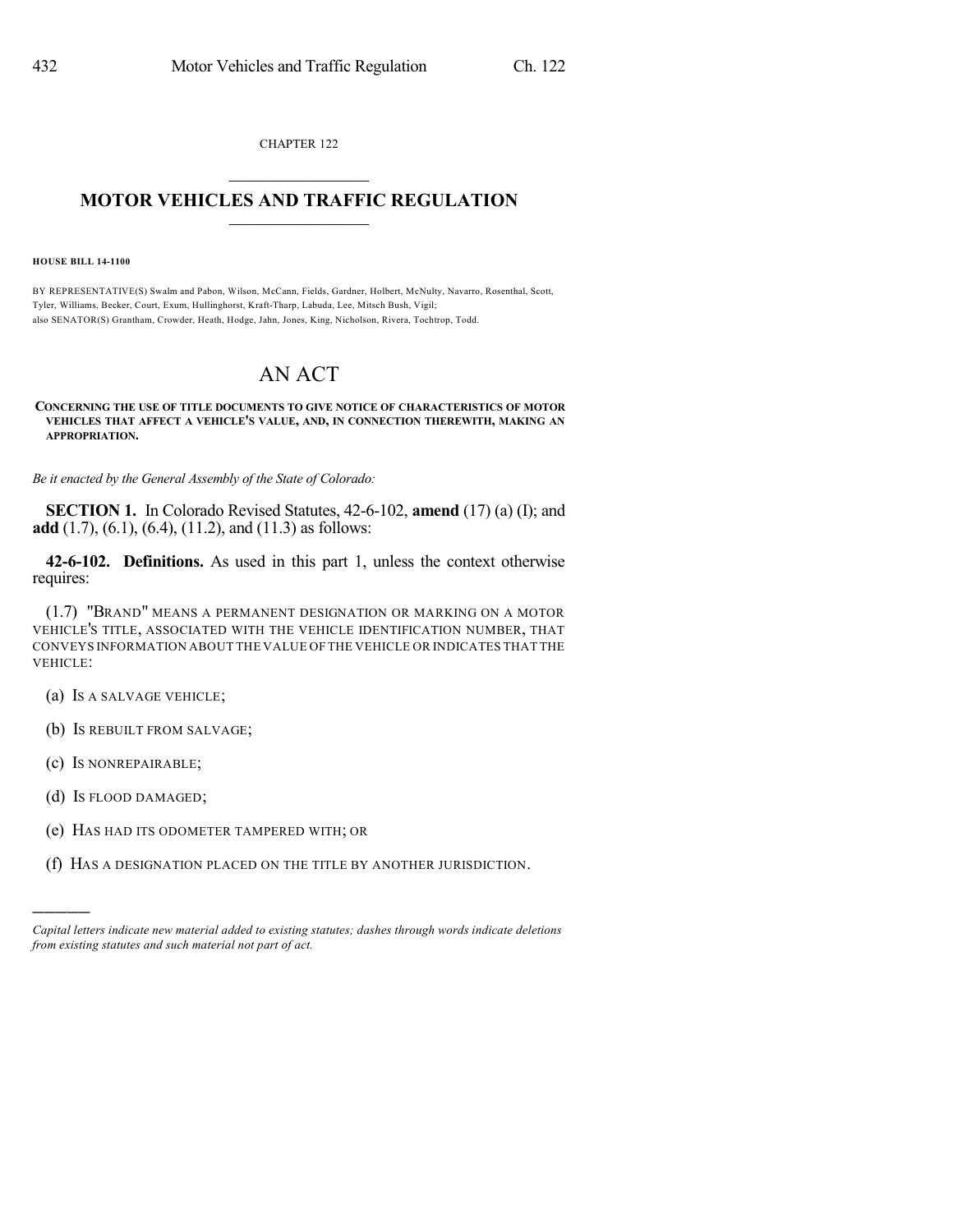(6.1) "FLOOD DAMAGED" MEANS A MOTOR VEHICLE WAS SUBMERGED IN WATER TO THE POINT THAT RISING WATER HAS REACHED OVER THE DOORSILL AND ENTERED THE PASSENGER COMPARTMENT AND DAMAGED ELECTRICAL, COMPUTER, OR MECHANICAL COMPONENTS.

(6.4) "JUNK"MEANS A VEHICLE THAT IS INCAPABLE OF OPERATING ON ROADS AND IS NO LONGER A VEHICLE BECAUSE IT HAS BEEN DESTROYED, DISMANTLED, OR CHANGED. THESE VEHICLES MAY NOT BE ISSUED A CERTIFICATE OF TITLE, AND ANY TITLE SECURED IN THE PURCHASE OF SUCH A VEHICLE IS TO BE SURRENDERED TO THE DEPARTMENT, WHICH SHALL CANCEL THE VEHICLE IDENTIFICATION NUMBER AND REMOVE THE VEHICLE FROM THE MOTOR VEHICLE SYSTEM.

(11.2) "NONREPAIRABLE" MEANS A MOTOR VEHICLE THAT:

(a) IS INCAPABLE OF SAFE OPERATION ON THE ROAD AND THAT HAS NO RESALE VALUE EXCEPT AS SCRAP OR AS A SOURCE OF PARTS; OR

(b) THE OWNER HAS DESIGNATED AS SCRAP OR AS A SOURCE OF PARTS.

(11.3) "NONREPAIRABLE TITLE" MEANS A TITLE DOCUMENT ISSUED BY THE DIRECTOR OR AUTHORIZED AGENT TO INDICATE OWNERSHIP OF A NONREPAIRABLE VEHICLE.

(17) (a) (I) "Salvage vehicle" means:

(A) A FLOOD-DAMAGED VEHICLE;

(B) A VEHICLE BRANDED AS A SALVAGE VEHICLE BY ANOTHER STATE; OR

(C) A vehicle that is damaged by collision, fire, flood, accident, trespass, or other occurrence, excluding hail damage, to the extent that the cost of repairing the vehicle to a roadworthy condition and for legal operation on the highways exceeds the vehicle's retail fair market value immediately prior to the damage, as determined by the person who owns the vehicle at the time of the occurrence or by the insurer or other person acting on behalf of the owner.

**SECTION 2.** In Colorado Revised Statutes, 42-6-102, **amend** (17) (c) as follows:

**42-6-102. Definitions.** As used in this part 1, unless the context otherwise requires:

 $(17)$  (c) This subsection  $(17)$  shall DOES not apply to a vehicle whose model year of manufacture is six years or older at the time of damage UNLESS THE VEHICLE IS A FLOOD-DAMAGED VEHICLE OR HAS BEEN BRANDED AS A SALVAGE VEHICLE BY ANOTHER STATE.

**SECTION 3.** In Colorado Revised Statutes, 42-6-107, **amend** (1)(a) as follows:

**42-6-107. Certificates of title - contents - rules.** (1) (a) (I) The department or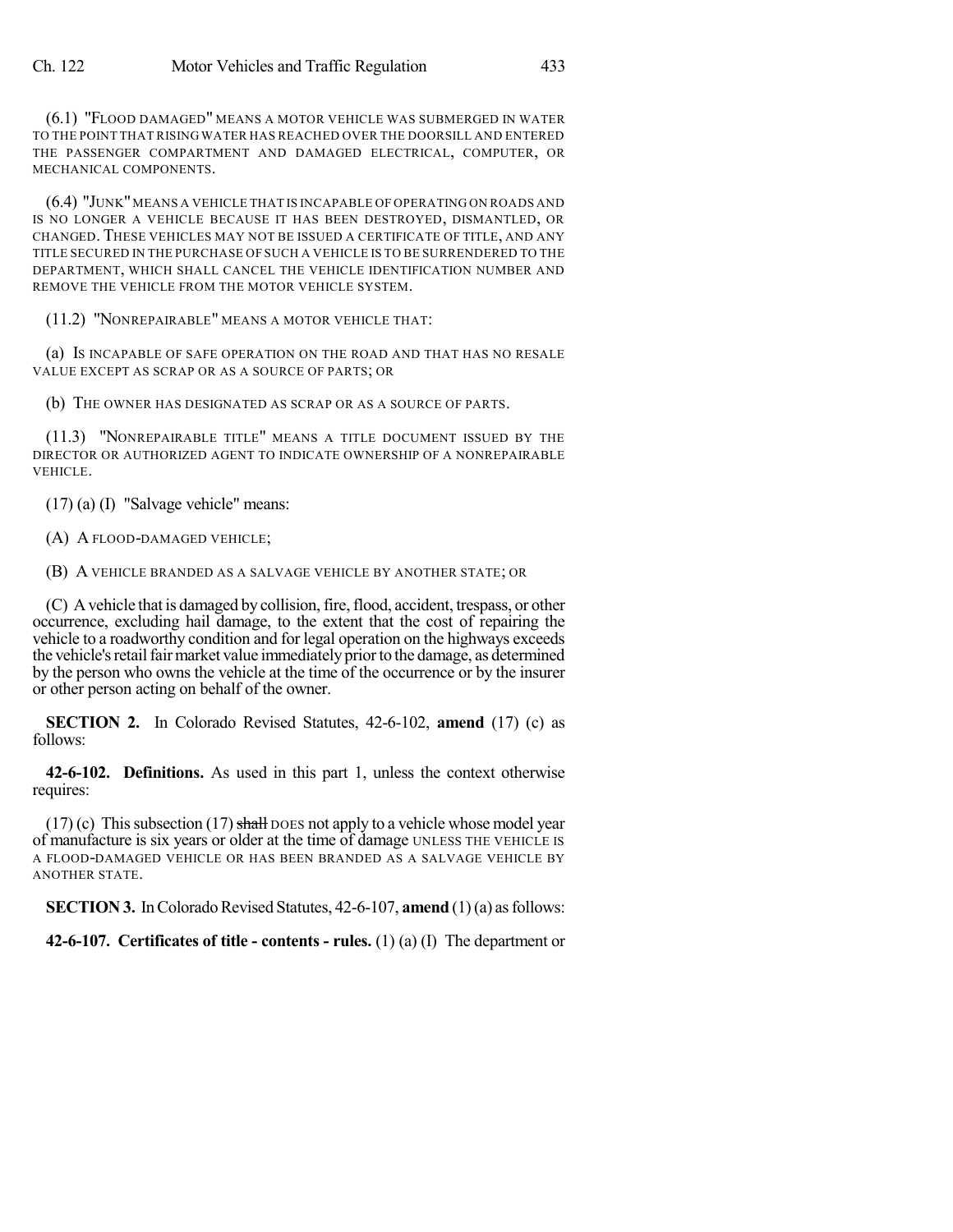authorized agent shall mail or deliver certificates of title to motor or off-highway vehicles issued under this part 1 to the applicant, except as provided in section 42-6-124, and the directorshall retain and appropriately index and file information appearing and concerning the issuance of the certificates of title. The certificates may be electronic records in compliance with rules adopted by the director.

(II) In addition to other information that the director may by rule require, the certificates OF TITLE must contain the make and model of the motor or off-highway vehicle described in the record, if the information is available, together with the motor and any other serial number of the vehicle, and a description of any other marks or symbols placed upon the vehicle by the vehicle manufacturer for identification purposes.

(III) IF A VEHICLE SHOWS A BRAND IN ITS TITLE HISTORY, OR IF THE VEHICLE IS SUBJECT TO A BRAND, THE DEPARTMENT SHALL PLACE THE APPROPRIATE BRAND ON THE CERTIFICATE OF TITLE. IF THE VEHICLE HAS MULTIPLE BRANDS, THE DEPARTMENT SHALL PLACE THE MOST RECENT BRAND ON THE CERTIFICATE OF TITLE AND THE NOTICE "OTHER BRANDS EXIST". IF THE BRAND IS FROM A CERTIFICATE OF TITLE ISSUED IN ANOTHER JURISDICTION, THE BRAND MUST BE CARRIED FORWARD TO THE COLORADO CERTIFICATE OF TITLE ALONG WITH THE NAME OF THE JURISDICTION ORIGINATING THE BRAND.

(IV) The year listed on the certificate of title of a kit vehicle is the year of manufacture of the kit from which the vehicle was assembled, as indicated in the manufacturer's statement of origin.

**SECTION 4.** In Colorado Revised Statutes, 42-6-110 **add** (1.5) as follows:

**42-6-110. Certificate of title - transfer.** (1.5) (a) IF AN INSURER, AS DEFINED IN SECTION 10-1-102 (13), C.R.S., OR A SALVAGE POOL AUTHORIZED BY AN INSURER IS UNABLE TO OBTAIN THE PROPERLY ENDORSED CERTIFICATE OF OWNERSHIP OR OTHER EVIDENCE OF OWNERSHIP ACCEPTABLE TO THE DEPARTMENT WITHIN THIRTY DAYS FOLLOWING ORAL OR WRITTEN ACCEPTANCE BY THE OWNER OF AN OFFER OF SETTLEMENT OF A TOTAL LOSS, THAT INSURER OR SALVAGE POOL MAY REQUEST, ON A FORM PROVIDED BY THE DEPARTMENT AND SIGNED UNDER PENALTY OF PERJURY, THE DEPARTMENT TO ISSUE A SALVAGE OR NONREPAIRABLE TITLE FOR THE VEHICLE. THE REQUEST MUST INCLUDE INFORMATION DECLARING THAT THE INSURER OR SALVAGE POOL HAS MADE AT LEAST TWO WRITTEN ATTEMPTS TO OBTAIN THE CERTIFICATE OF OWNERSHIP OR OTHER ACCEPTABLE EVIDENCE OF TITLE AND MUST INCLUDE THE FEE FOR A DUPLICATE TITLE. THE FORM REQUESTING A SALVAGE OR NONREPAIRABLE TITLE IS THE ONLY EVIDENCE REQUIRED TO OBTAIN A SALVAGE OR NONREPAIRABLE TITLE.

(b) UPON RECEIVING THE FEE FOR A DUPLICATE TITLE AND THE CERTIFICATE OF OWNERSHIP, OTHER EVIDENCE OF TITLE, OR A PROPERLY EXECUTED REQUEST DESCRIBED IN PARAGRAPH (a) OF THIS SUBSECTION (1.5), THE DEPARTMENT SHALL ISSUE THE SALVAGE OR NONREPAIRABLE TITLE FOR THE VEHICLE.

**SECTION 5.** In Colorado Revised Statutes, **amend** 42-6-136 as follows:

**42-6-136. Surrender and cancellation of certificate - penalty for violation.**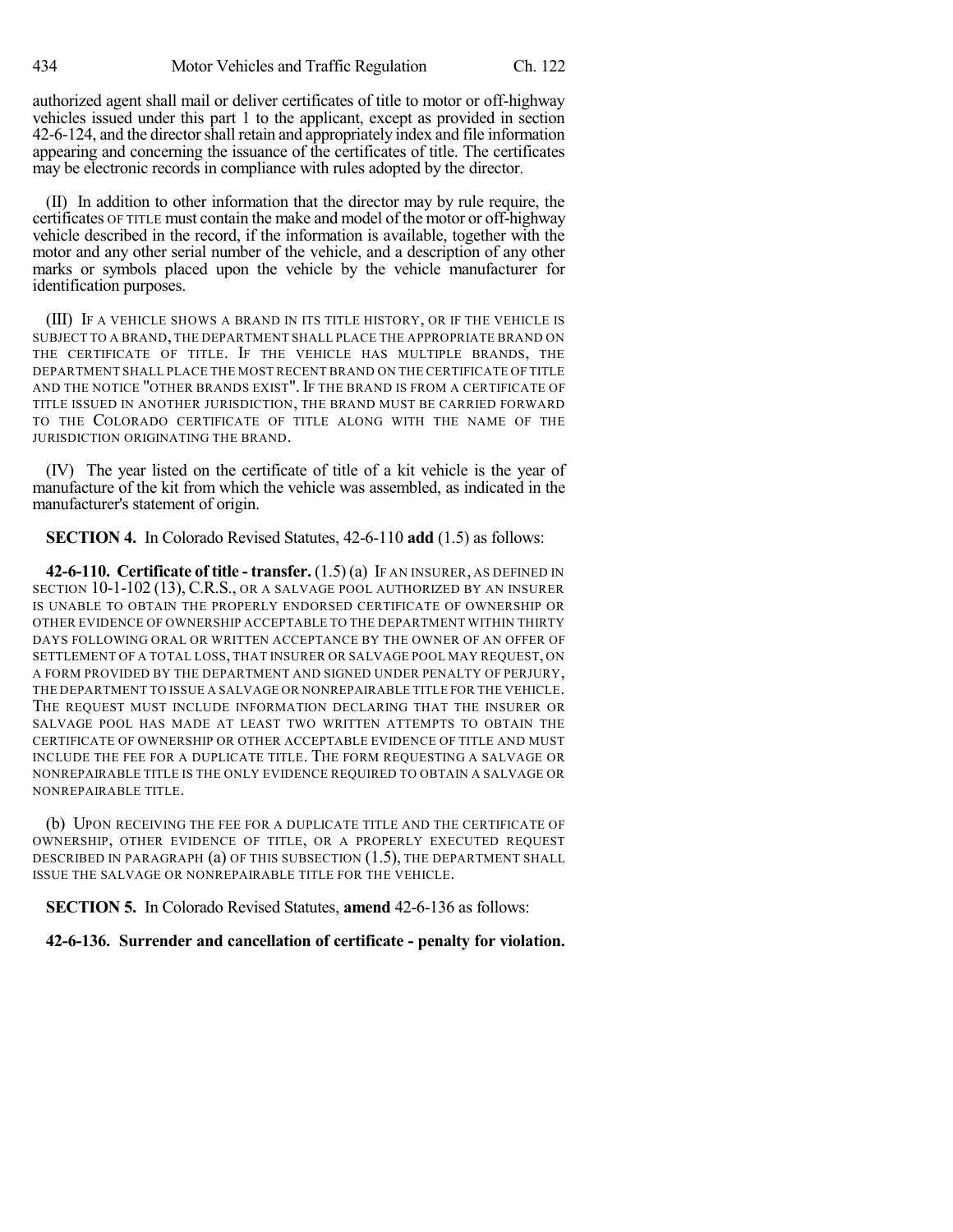(1) (a) The owner of a motor or off-highway vehicle for which a Colorado certificate of title has been issued, upon the destruction or dismantling of the vehicle OR upon its being changed so that it is no longer a motor or off-highway vehicle,  $\sigma$ upon its being sold or otherwise disposed of as salvage, shall surrender the certificate of title to the vehicle to the director or the authorized agent to be canceled or notify the director or the authorized agent on director-approved formsindicating the loss, destruction, or dismantling. or sale for salvage. UPON RECEIVING THE SURRENDERED CERTIFICATE OF TITLE OR THE NOTICE OF LOSS, DESTRUCTION, OR DISMANTLING,THE DIRECTOR OR AUTHORIZED AGENT SHALL CLASSIFY THE VEHICLE AS JUNK.

(b) THE DEPARTMENT SHALL NOT ISSUE A CERTIFICATE OF TITLE TO A VEHICLE CLASSIFIED AS JUNK. THE HOLDER OF A LIEN OR MORTGAGE SECURED BY THE VEHICLE'S TITLE FOR THE PURCHASE SHALL SURRENDER THE TITLE TO THE DEPARTMENT. THE DEPARTMENT SHALL CANCEL THE TITLE AND REMOVE THE VEHICLE IDENTIFICATION NUMBER FROM THE MOTOR VEHICLE DATABASE.

(c) Upon the owner's procuring the consent of the holders of unreleased mortgages or liens noted on or recorded as part of the certificate of title, the director or authorized agent shall cancel the certificate.

(d) A person who violates this section commits a class 1 petty offense and shall be punished as provided in section 18-1.3-503, C.R.S.

 $(2)$  (a) Upon the sale or transfer of a motor vehicle for which a current Colorado certificate of title has been issued or filed and that has become a salvage vehicle, as defined in section 42-6-102 (17), the purchaser or transferee shall apply for a salvage certificate of title. The owner of such a motor vehicle may apply for a salvage certificate of title before the sale or transfer of such vehicle. An owner applying for a salvage certificate of title shall provide the director evidence of ownership that satisfies the director of the right of the applicant to have a salvage certificate of title filed in favor of the owner WHEN A MOTOR VEHICLE OWNER DETERMINES THAT A MOTOR VEHICLE FOR WHICH A COLORADO CERTIFICATE OF TITLE HAS BEEN ISSUED IS NONREPAIRABLE, THE OWNER OF THE VEHICLE SHALL APPLY FOR A NONREPAIRABLE TITLE. TO BE ISSUED A NONREPAIRABLE TITLE, AN APPLICANT MUST PROVIDE THE DIRECTOR WITH EVIDENCE OF OWNERSHIP THAT SATISFIES THE DIRECTOR OF THE APPLICANT'S RIGHT TO HAVE A NONREPAIRABLE TITLE FILED IN THE APPLICANT'S FAVOR. IF A MOTOR VEHICLE IS NONREPAIRABLE, THE DIRECTOR OR AUTHORIZED AGENT SHALL ISSUE THE VEHICLE A NONREPAIRABLE TITLE.

(b) UPON THE OWNER'S PROCURING THE CONSENT OF THE HOLDER OF AN UNRELEASED MORTGAGE OR LIEN NOTED ON THE CERTIFICATE OF TITLE, THE DIRECTOR OR AUTHORIZED AGENT SHALL CANCEL THE VEHICLE'S REGISTRATION.

 $(3)$  (a) An owner of a salvage motor vehicle that has been made roadworthy who applies for a certificate of title as provided in section 42-6-116 shall include such information regarding the vehicle as the director may require by rule. The owner shall provide to the director evidence of ownership that satisfies the director that the applicant is entitled to filing of a certificate of title. The director or the authorized agent shall designate in a conspicuous place in the record for a vehicle that it is a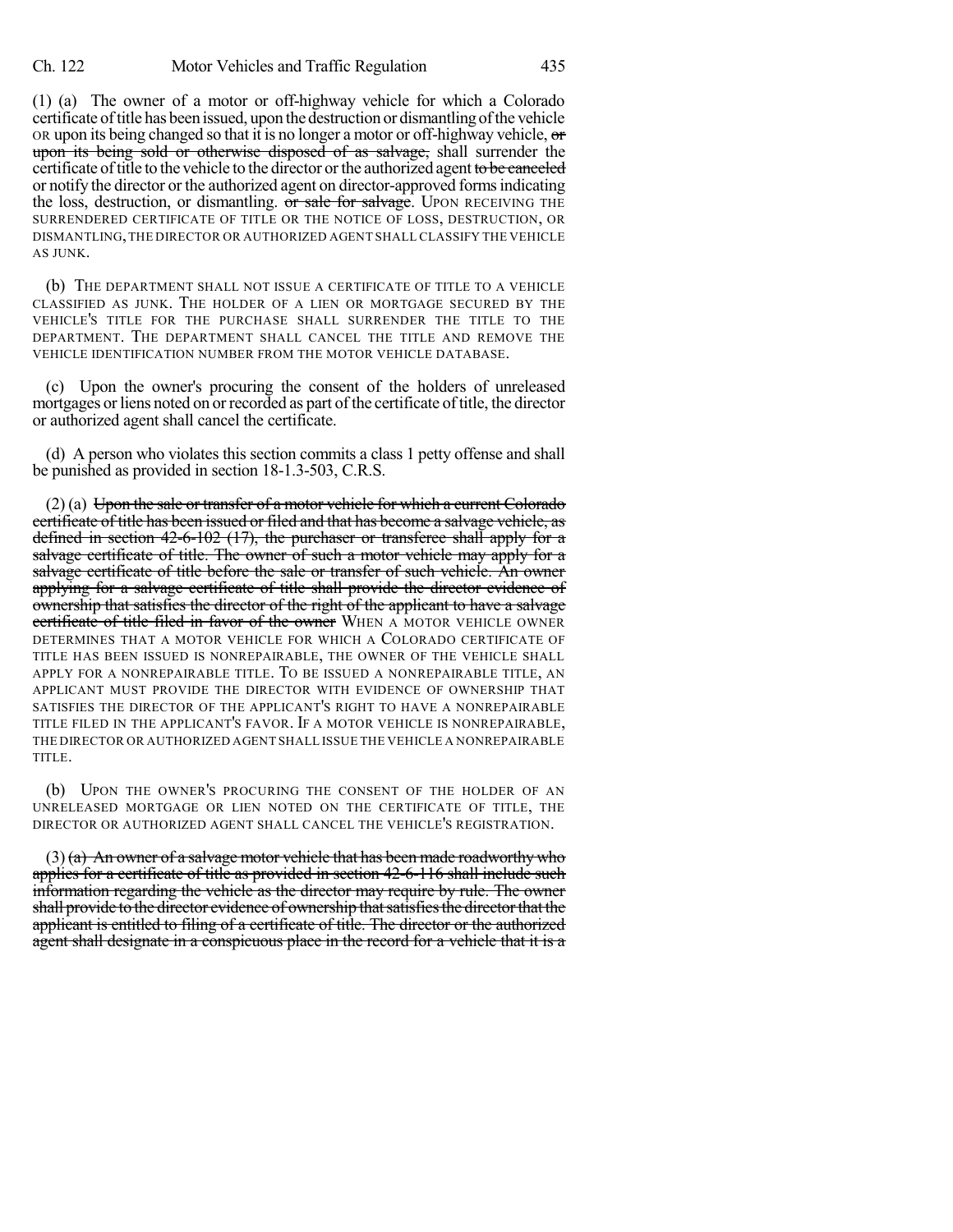salvage vehicle that has been made roadworthy. Such designation shall include the words "REBUILT FROM SALVAGE" and shall become a permanent part of the certificate of title for such vehicle and shall appear on all subsequent certificates of title for such vehicle.

(b) (I) An owner of a salvage motor vehicle that has been made roadworthy who applies for a certificate of title as provided in section 42-6-116 shall include a certifiedVINinspection,DR2704, performedbya lawenforcementofficer certified as a VIN inspector.

(II) Prior to the inspection, the applicant shall stamp into the motor vehicle the words "REBUILT FROM SALVAGE" with each letter being not less than one-fourth inch in size. Such words shall be a salvage brand and be stamped in the following locations:

(A) In a motorcycle, on the frame in a visible location;

(B) In a class A manufactured motor home, on the main entrance door jamb;

(C) In a trailer, adjacent to the public vehicle identification number;

(D) In all other motor vehicles, on the body post to which the driver's door latches, also known as the driver's door B pillar.

(III) The law enforcement officer shall not complete the inspection required by this paragraph (b) unless the salvage brand complies with this paragraph (b).

(c) (I) Except as provided in subparagraph (II) of this paragraph (c), a person commits a class 1 misdemeanor and, upon conviction, shall be punished as provided in section 18-1.3-501, C.R.S., if such person:

(A) Intentionally removes or alters a salvage brand; or

(B) Possesses a motor vehicle without retitling the vehicle with a salvage brand for forty-five days after learning that the motor vehicle's salvage brand may have been removed or altered.

(II) A person may remove or alter a salvage brand if necessary to legitimately repair a motor vehicle. Such person shall provide evidence of such repair to the investigating law enforcement authority, including pre-repair and post-repair photographs of the affected motor vehicle part and the salvage brand and a signed affidavit describing the repairs. Upon repair, or subsequent repair, the vehicle shall be restamped.

**SECTION 6.** In Colorado Revised Statutes, **add** 42-6-136.5 as follows:

**42-6-136.5. Salvage title.** (1) UPON THE SALE OR TRANSFER OF A MOTOR VEHICLE FOR WHICH A CURRENTCOLORADO CERTIFICATE OF TITLE HAS BEEN ISSUED OR FILED AND THAT HAS BECOME A SALVAGE VEHICLE, THE PURCHASER OR TRANSFEREE SHALL APPLY FOR A SALVAGE CERTIFICATE OF TITLE. THE OWNER OF THE VEHICLE MAY APPLY FOR A SALVAGE CERTIFICATE OF TITLE BEFORE THE SALE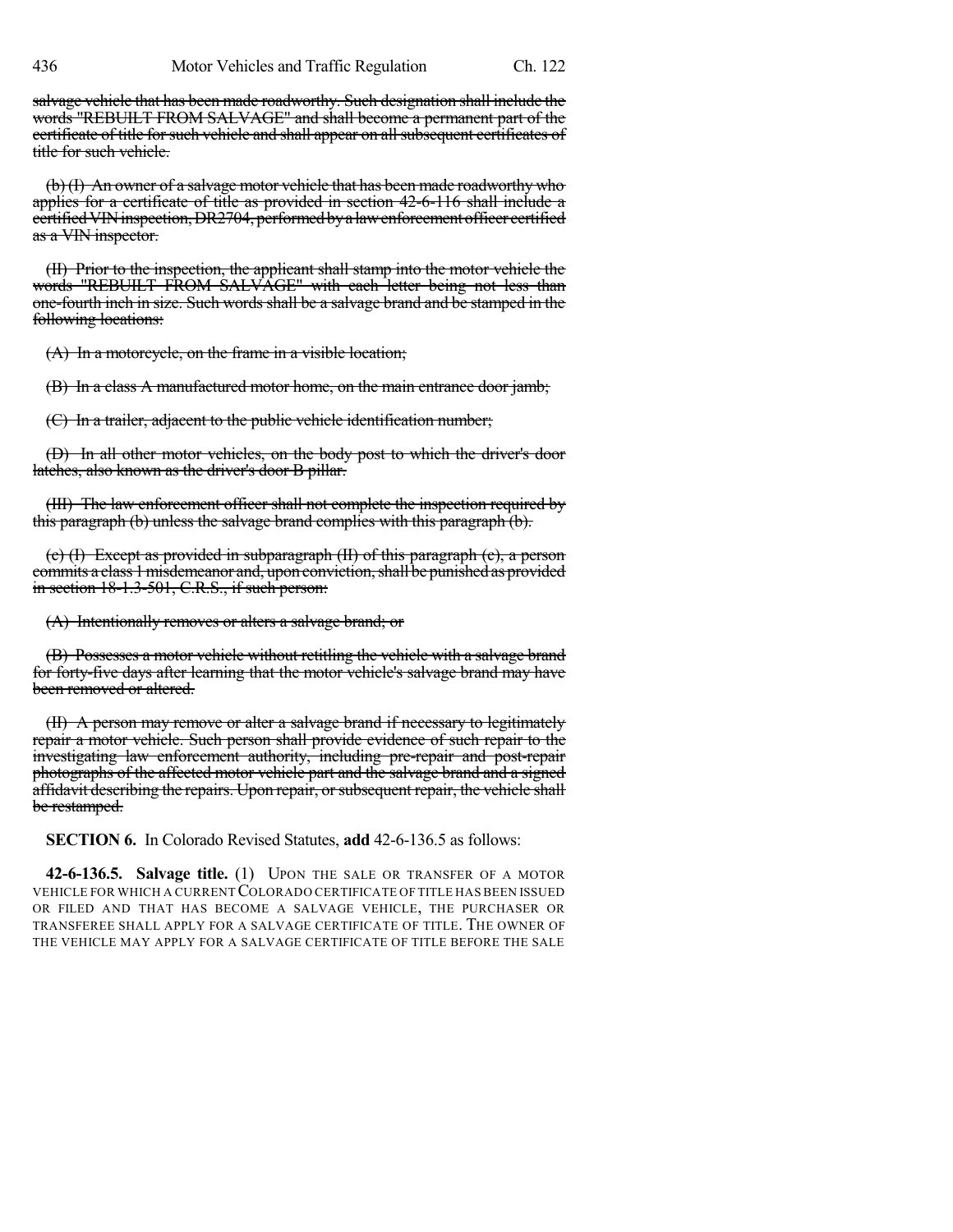OR TRANSFER OF THE VEHICLE.TO BE ISSUED A SALVAGE TITLE,AN OWNER APPLYING FOR A SALVAGE CERTIFICATE OF TITLE MUST PROVIDE THE DIRECTOR WITH EVIDENCE OF OWNERSHIP THAT SATISFIES THE DIRECTOR OF THE APPLICANT'S RIGHT TO HAVE A SALVAGE CERTIFICATE OF TITLE FILED IN THE APPLICANT'S FAVOR.

(2) (a) AN OWNER OF A SALVAGE MOTOR VEHICLE THAT HAS BEEN MADE ROADWORTHY WHO APPLIES FOR A CERTIFICATE OF TITLE AS PROVIDED IN SECTION 42-6-116 SHALL INCLUDE THE INFORMATION REGARDING THE VEHICLE AS THE DIRECTOR MAY REQUIRE BY RULE. TO BE ISSUED A SALVAGE TITLE, THE OWNER MUST PROVIDE TO THE DIRECTOR EVIDENCE OF OWNERSHIP THAT SATISFIES THE DIRECTOR THAT THE APPLICANT IS ENTITLED TO FILE A CERTIFICATE OF TITLE. THE DIRECTOR SHALL PLACE A DESIGNATION IN A CONSPICUOUS PLACE IN THE RECORD WHEN A SALVAGE VEHICLE HAS BEEN MADE ROADWORTHY. THE DIRECTOR SHALL INCLUDE THE WORDS "REBUILT FROM SALVAGE" AND SHALL MAKE THE DESIGNATION A PERMANENT PART OF THE CERTIFICATE OF TITLE FOR THE VEHICLE, SO THAT THE PHRASE APPEARS ON ALL SUBSEQUENT CERTIFICATES OF TITLE FOR THE VEHICLE.

(b) (I) AN OWNER OF A SALVAGE MOTOR VEHICLE THAT HAS BEEN MADE ROADWORTHY WHO APPLIES FOR A CERTIFICATE OF TITLE IN ACCORDANCE WITH SECTION 42-6-116 SHALL INCLUDE A CERTIFIED VIN INSPECTION IN ACCORDANCE WITH SECTION 42-5-202 BY A CERTIFIED VIN INSPECTOR.

(II) TO PASS THE VIN INSPECTION REQUIRED BY THIS PARAGRAPH (b), THE APPLICANT MUST STAMP A MOTOR VEHICLE WITH A SALVAGE BRAND USING THE WORDS "REBUILT FROMSALVAGE" WITH EACH LETTER BEING NOT LESS THAN ONE-FOURTH INCH IN HEIGHT. THE BRAND MUST BE PLACED IN THE FOLLOWING LOCATIONS:

(A) IN A MOTORCYCLE, ON THE FRAME IN A VISIBLE LOCATION;

(B) IN A CLASS A MANUFACTURED MOTOR HOME, ON THE MAIN ENTRANCE DOOR JAMB;

(C) IN A TRAILER, ADJACENT TO THE PUBLIC VEHICLE IDENTIFICATION NUMBER; AND

(D) IN ALL OTHER MOTOR VEHICLES, ON THE BODY POST TO WHICH THE DRIVER'S DOOR LATCHES, ALSO KNOWN AS THE DRIVER'S DOOR B PILLAR.

(c) (I) EXCEPT AS PROVIDED IN SUBPARAGRAPH (II) OF THIS PARAGRAPH (c), A PERSON COMMITS A CLASS 1 MISDEMEANOR AND, UPON CONVICTION, SHALL BE PUNISHED AS PROVIDED IN SECTION 18-1.3-501, C.R.S., IF THE PERSON:

(A) INTENTIONALLY REMOVES OR ALTERS A SALVAGE BRAND; OR

(B) POSSESSES A MOTOR VEHICLE WITHOUT RETITLING THE VEHICLE WITH A SALVAGE BRAND FOR FORTY-FIVE DAYS AFTER LEARNING THAT THE MOTOR VEHICLE'S SALVAGE BRAND MAY HAVE BEEN REMOVED OR ALTERED.

(II) A PERSON MAY REMOVE OR ALTER A SALVAGE BRAND IF NECESSARY TO